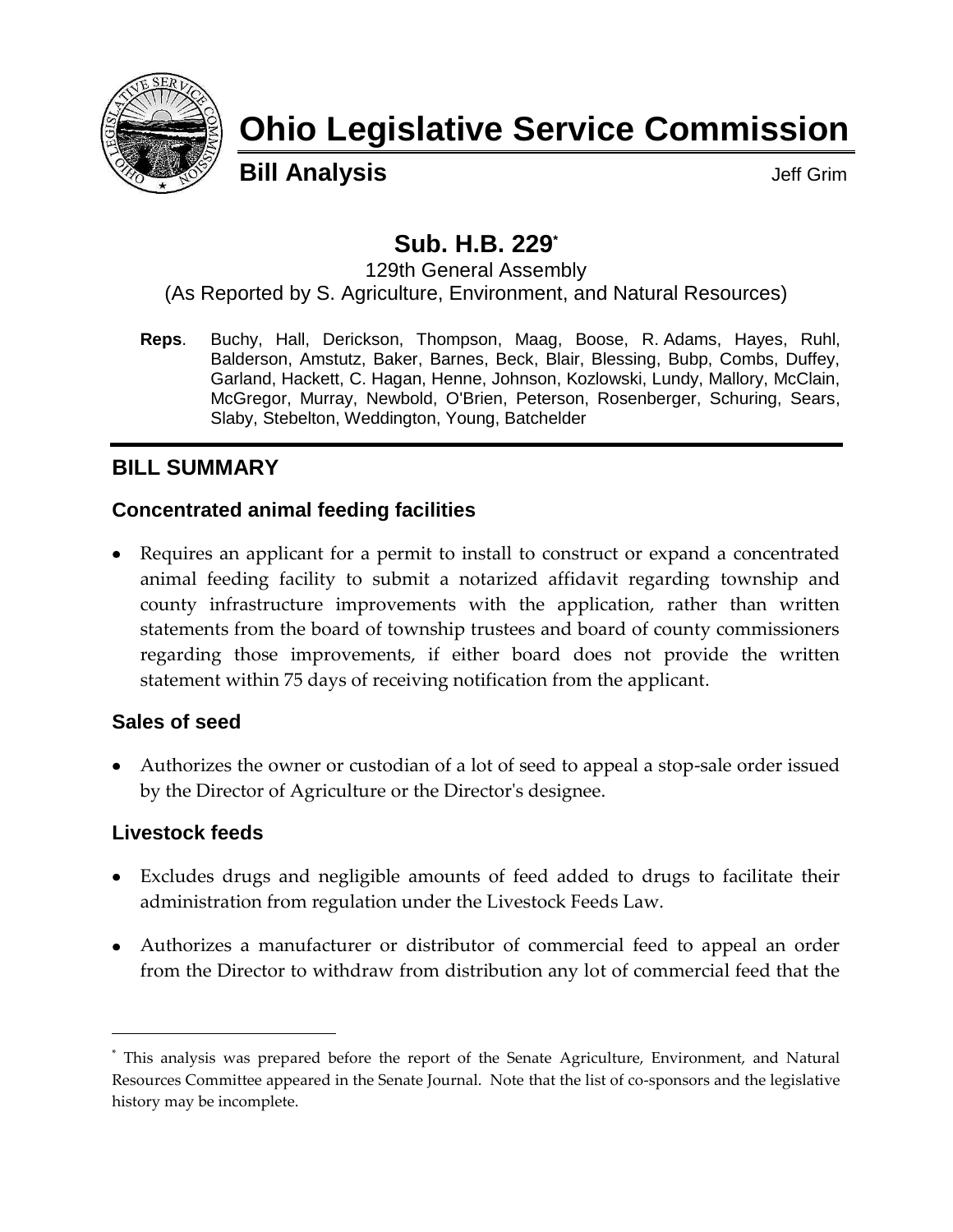Director believes is offered or exposed for distribution or distributed in violation of the Livestock Feeds Law.

## **Ohio Grape Industries Committee**

- Eliminates the requirement that no less than 30% of the money in the Ohio Grape Industries Fund be expended by the existing Ohio Grape Industries Committee for specified purposes, including the marketing of grapes and grape products, but retains a 70% cap on those expenditures.
- Authorizes the Committee, for the purpose of promoting the grape industry, to provide to producers and persons that grow grapes in Ohio grape plants, grape vines, equipment, and material to assist in the production of grapes and grape products.

## **Disposal of dead animals**

Adds dissolution by alkaline hydrolysis to the existing forms of disposal that an owner must use when disposing of a dead animal.

## **Small livestock dealers, dealers, and brokers**

- Exempts an applicant for a license as a poultry dealer or broker from financial responsibility requirements.
- Prohibits a licensed livestock dealer or broker from employing a person whose dealer's or broker's license was revoked or is suspended.
- Eliminates a requirement that a licensed livestock dealer or broker appear at a hearing before the Director or the Director's designee before the licensee can employ a person who, as a dealer or broker, previously defaulted on contracts pertaining to the purchase, exchange, or sale of livestock.
- Eliminates a similar requirement regarding a licensed small livestock dealer or broker.
- Authorizes the Director to refuse to grant or suspend a small livestock dealer's, dealer's, or broker's license, without prior hearing, after determining that there is reasonable cause to believe that the applicant has had another such license suspended or revoked.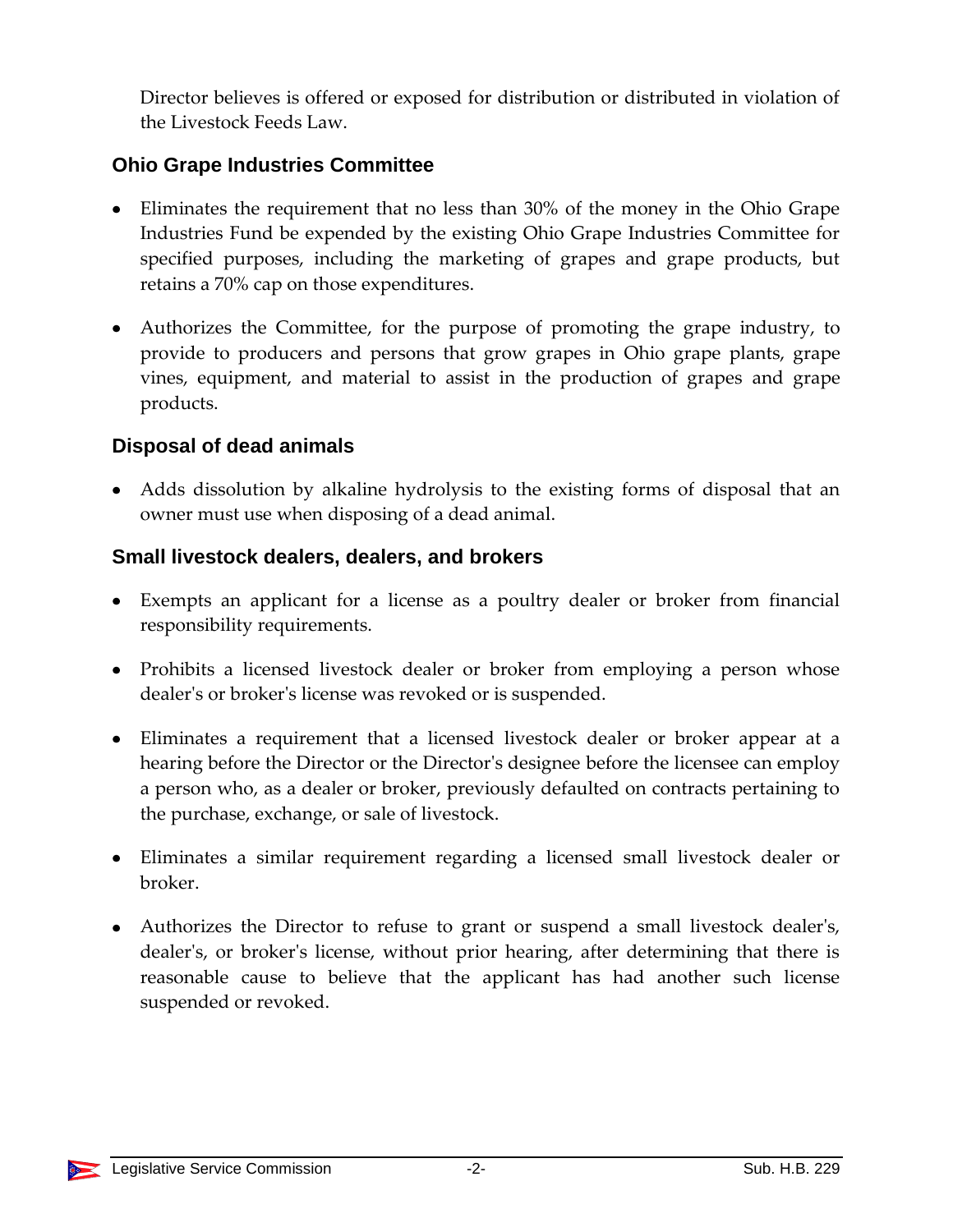## **Disfigurement of horse tails**

Revises the existing prohibition regarding the pulling out of hairs of the foretop, mane, or wither of a horse, and allows the cutting or amputation of the dock or tail of a horse when necessary to prevent injury.

### **Amusement ride safety**

- Generally applies the Amusement Rides Law to inflatable devices.
- Adds that designees of the Director of Agriculture and the General Manager of the Ohio State Fair may serve on the Council on Amusement Ride Safety, and revises the expiration date of terms of office for Council members.
- Exempts rock climbing walls from the Amusement Rides Law, and adds additional exemptions to that Law, including devices that are regulated by other state and federal agencies.

## **Retail food establishments**

Revises the exemption from retail food establishment licensure for certain nonprofit organizations that raise funds by selling foods.

### **Horse races conducted by agricultural societies**

- Requires horse races that are conducted by an agricultural society to be conducted at the society's fairgrounds or, with the approval of the Director of Agriculture, at a track designated by the agricultural society in the applicable county.
- Authorizes the horse races to be transferred to a suitable track with the approval of the Director if the horse races cannot be contested due to unfavorable weather or another cause.
- Requires an agricultural society to return money received from the Ohio Fairs Fund for scheduled races that were not conducted.

## **Division name changes**

Changes the names of three divisions and creates a new division, Division of Livestock Environmental Permitting, in the Department of Agriculture.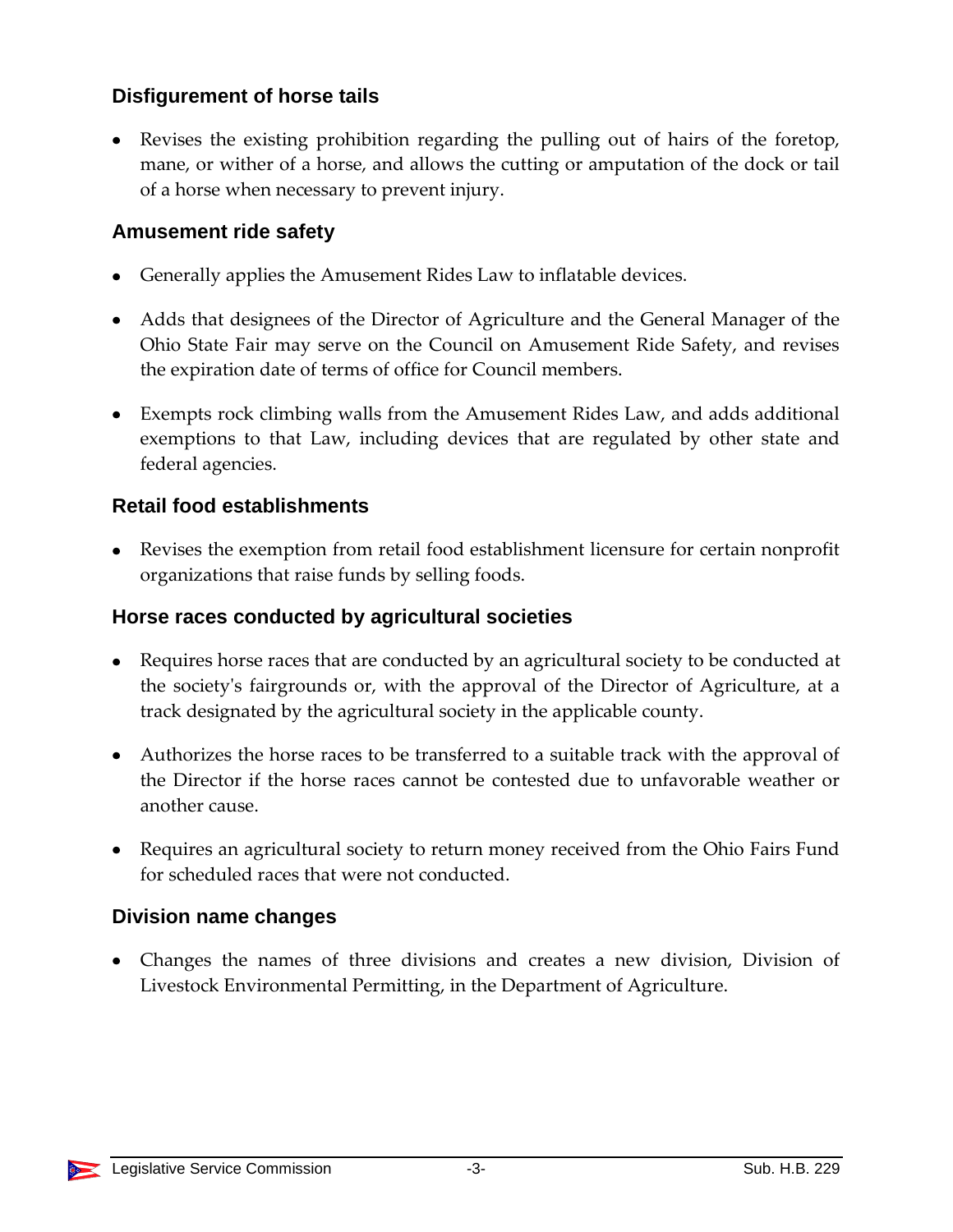## **TABLE OF CONTENTS**

## **CONTENT AND OPERATION**

## <span id="page-3-0"></span>**Overview**

The bill makes changes to provisions in various laws relating to agriculture. Those laws govern concentrated animal feeding facilities, seed, livestock feeds, the Ohio grape industries, animal diseases, livestock dealers and brokers, animal cruelty, amusement ride safety, retail food establishments, and certain horse races. Additionally, the bill changes the names of several divisions and creates a new division in the Department of Agriculture and correspondingly renames one fund.

## <span id="page-3-1"></span>**Concentrated animal feeding facilities**

## <span id="page-3-2"></span>**Current law**

Currently, the Department of Agriculture regulates animal feeding facilities, concentrated animal feeding facilities (CAFF), and concentrated animal feeding operations under the Concentrated Animal Feeding Facilities Law. That Law includes requirements for the issuance of permits to install, permits to operate, and National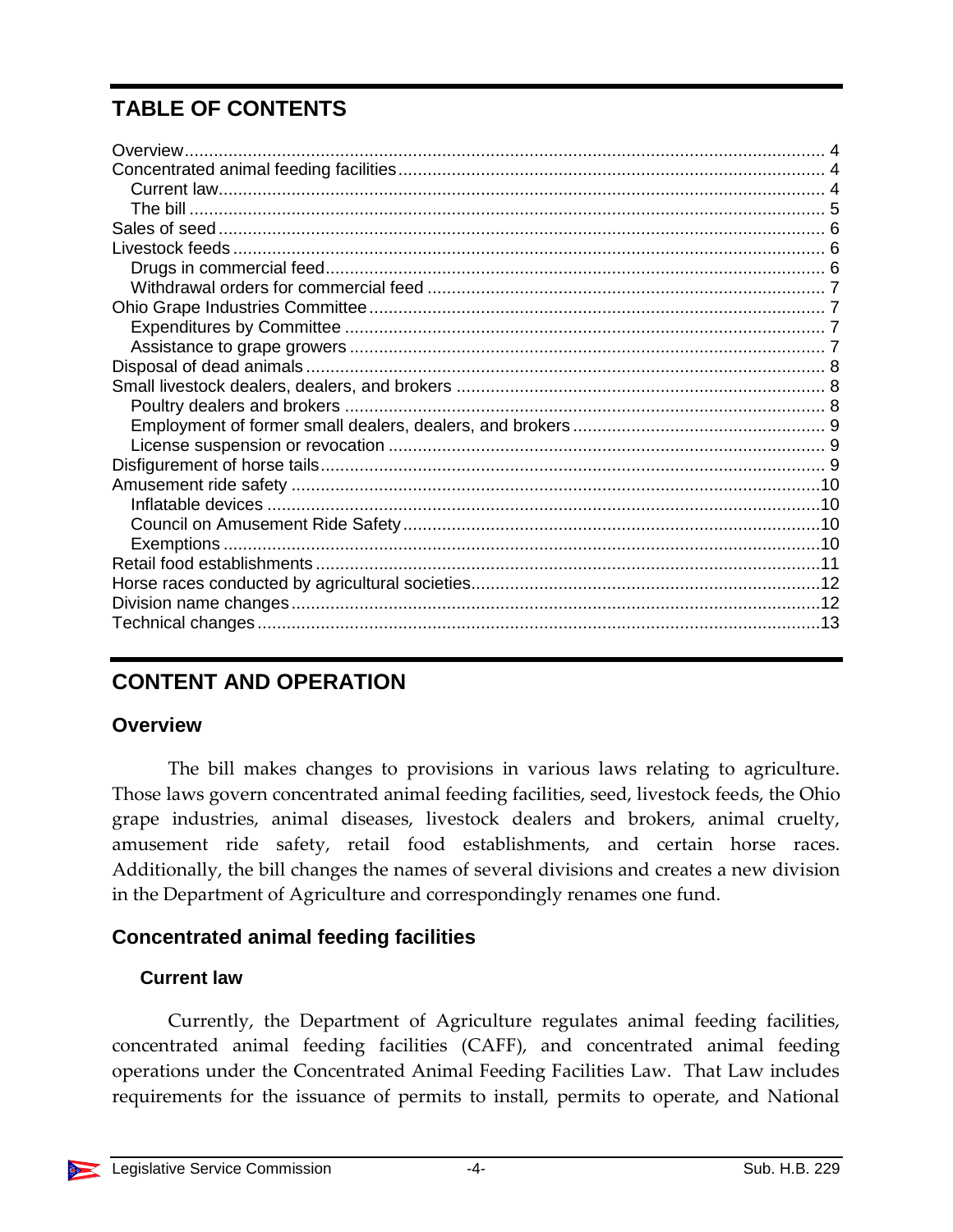Pollutant Discharge Elimination System permits; requirements regarding insect and rodent control plans; requirements for the issuance of livestock manager certifications; and requirements and procedures governing enforcement of that Law.

Under the Concentrated Animal Feeding Facilities Law, a person who proposes to establish a new major CAFF or to expand an existing CAFF under specified circumstances must provide written notification to the board of county commissioners of the county and the board of township trustees of the township in which a proposed new or expanded facility is or is to be located. Current law establishes specified requirements and procedures regarding a board's responsibilities for reviewing a CAFF's possible impact on local infrastructure, making recommendations for improvements to minimize that impact, and providing a written statement certifying that the board and the person have come to an agreement regarding the improvements. The requirements are identical for county commissioners and township trustees. A board's statement must be filed with an application for a permit to install for the modification of an existing or construction of a new CAFF.

#### <span id="page-4-0"></span>**The bill**

Under the bill, if a board fails to prepare a written, dated statement as discussed above within 75 days of receiving the initial written notification by certified mail from the person proposing to establish or expand a CAFF, the person instead must file with the application for a permit to install for the facility a notarized affidavit declaring that the person has met the criteria established in current law and that a written, dated statement was not received by the person from the board.<sup>1</sup>

As a result of the bill's addition of the notarized affidavit provision, the bill revises the information that must be submitted by an applicant for a permit to install. Thus, with regard to the requirements governing township and county infrastructure, an applicant must submit one of the following:

(1) A written statement from the board of township trustees of the township, board of county commissioners of the county, or both, if applicable, in which the CAFF would be located certifying that the applicant has provided the board with the required written notification and that final recommendations were selected regarding improvements, if any, to township or county infrastructure that are needed as a result of the new or expanded CAFF and the costs of those improvements as provided under existing law; or

<sup>&</sup>lt;sup>1</sup> R.C. 307.204(F)(2) and 505.266(F)(2).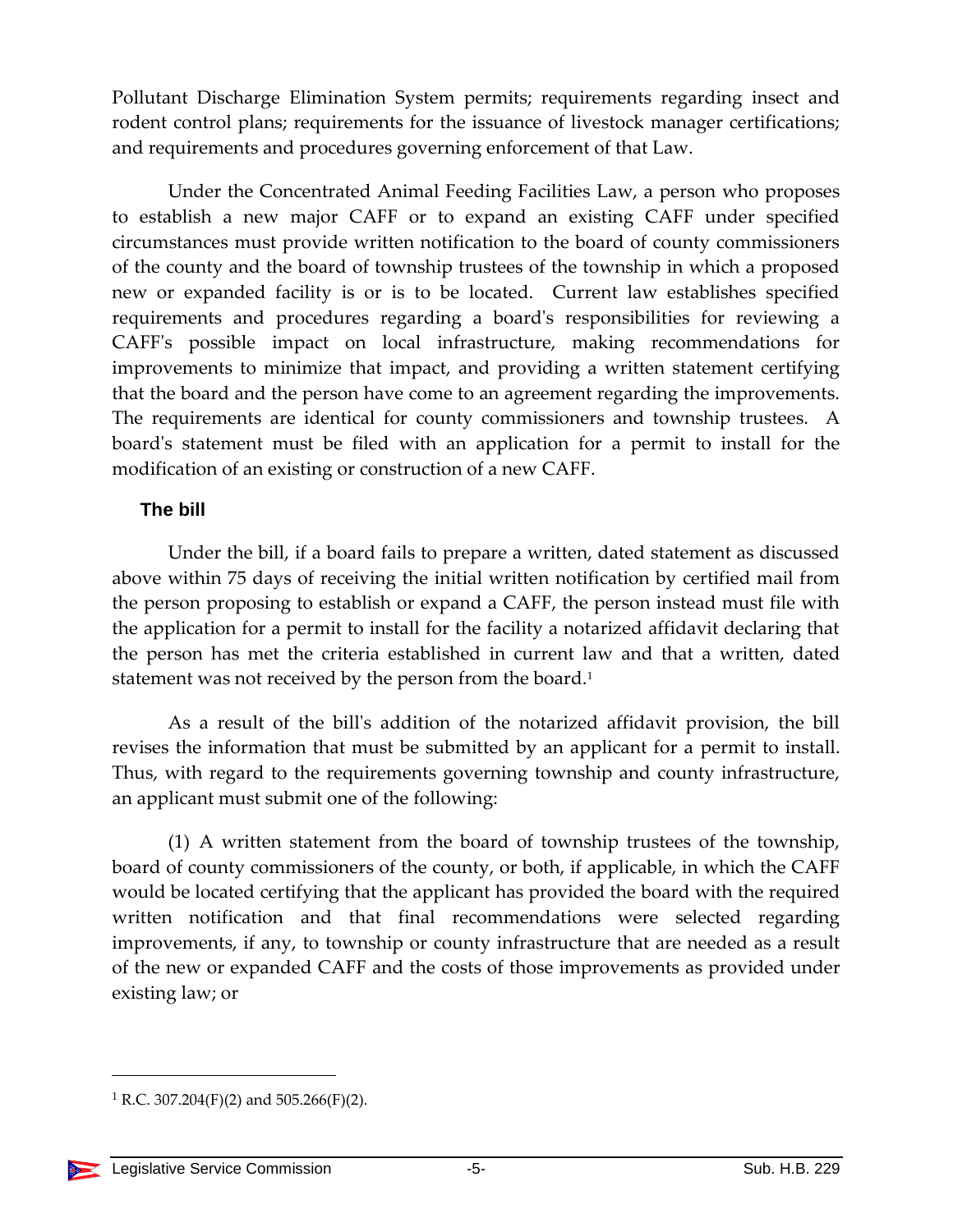(2) A notarized affidavit declaring that the applicant has met the criteria established in current law regarding improvements to township or county infrastructure, if any, and that a written, dated statement from the board of township trustees, board of county commissioners, or both, if applicable, was not received by the applicant.<sup>2</sup>

#### <span id="page-5-0"></span>**Sales of seed**

The bill authorizes the owner or custodian of a lot of seed for which the Director of Agriculture or the Director's designee has issued a stop-sale order to appeal the order in accordance with the Administrative Procedure Act. Currently, a stop-sale order may be issued by the Director or the Director's designee if it has been found that a lot of seed is in violation of the Seed Law or any rules adopted under it. The seed may be released if certain requirements are met.<sup>3</sup>

## <span id="page-5-1"></span>**Livestock feeds**

## <span id="page-5-2"></span>**Drugs in commercial feed**

Under the Livestock Feeds Law, a person who manufactures commercial feed or customer-formula feed or whose name appears on the label of a feed as the distributor must register with the Director in order to distribute commercial feed in Ohio. Commercial feed and customer-formula feed must be labeled with certain information, including net weight of the contents and the common name of ingredients. Generally, the first distributor of commercial feed must pay to the Director a semiannual inspection fee of 25¢ per ton. That distributor also must file a semiannual report on the number of net tons of commercial feed distributed in Ohio. For purposes of the enforcement of the Livestock Feeds Law and rules adopted under it, the Director or the Director's agent may take samples of commercial feed and inspect records of commercial feed distributors.<sup>4</sup>

For purposes of the Livestock Feeds Law, the bill specifies that "commercial feed" or "feed" does not include either of the following:

(1) Drugs that are not incorporated into feed and that are not distributed to be mixed in feed; or

 $2$  R.C. 903.02(A)(4) and (5).

 $3$  R.C. 907.11(C).

<sup>4</sup> R.C. Chapter 923.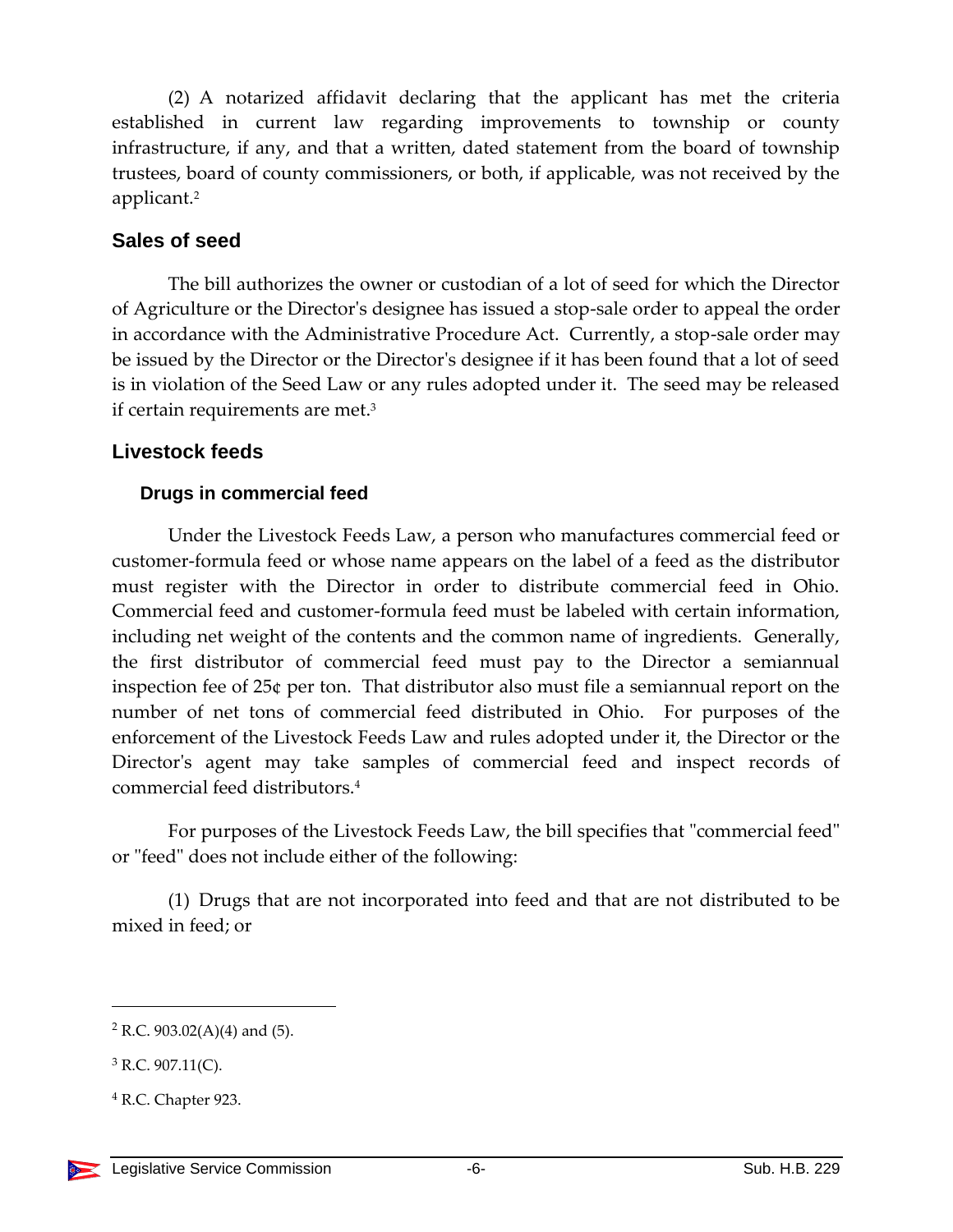(2) Negligible amounts of feed ingredients added to a drug solely for the purpose of facilitating administration of the drug to an animal.<sup>5</sup>

Currently, "commercial feed" generally means all materials, except unmixed whole seeds or physically altered entire unmixed seeds, that are not adulterated and that are distributed for use as feed or for mixing in feed for animals. "Drug" means any article intended for use in the diagnosis, cure, mitigation, treatment, or prevention of infectious disease in animals or any article other than feed intended to affect the structure or any function of the animal's body.<sup>6</sup>

#### <span id="page-6-0"></span>**Withdrawal orders for commercial feed**

The bill authorizes a manufacturer or distributor of commercial feed that has been issued an order from the Director to withdraw from distribution any lot of commercial feed that the Director believes is offered or exposed for distribution or distributed in violation of the Livestock Feeds Law to appeal that order in accordance with the Administrative Procedure Act.<sup>7</sup>

#### <span id="page-6-1"></span>**Ohio Grape Industries Committee**

#### <span id="page-6-2"></span>**Expenditures by Committee**

The bill eliminates the requirement that no less than 30% of the money in the Ohio Grape Industries Fund, but retains the requirement that no more than 70% of the money, be expended by the existing Ohio Grape Industries Committee on each of the following:

(1) Conducting research on grapes and grape products, including production, processing, and transportation of grapes and grape products;

(2) Performing specified activities regarding the marketing of grapes and grape products.<sup>8</sup>

#### <span id="page-6-3"></span>**Assistance to grape growers**

For the purpose of promoting the grape industry, the bill authorizes the Committee to provide to producers and persons that grow grapes in Ohio grape plants,

 $5$  R.C. 923.41(B).

 $6$  R.C. 923.41(B) and (F).

<sup>7</sup> R.C. 923.52.

 $8$  R.C. 924.52(A)(1) and (3).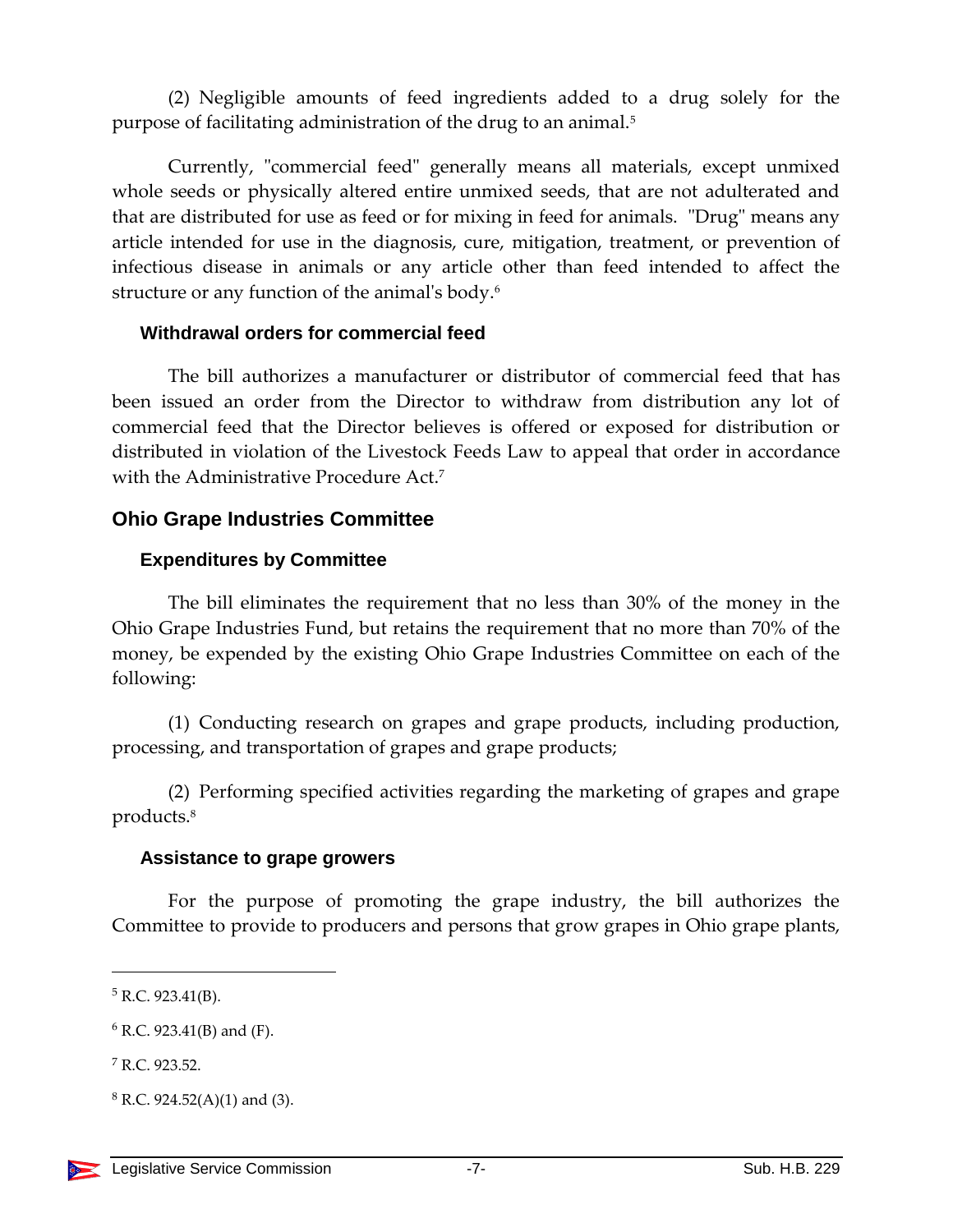grape vines, equipment, and material to assist in the production of grapes and grape products.<sup>9</sup>

## <span id="page-7-0"></span>**Disposal of dead animals**

The bill adds dissolution by alkaline hydrolysis to the existing forms of disposal that an owner must use when disposing of an animal that has died of, or been destroyed because of, a dangerously infectious or contagious disease. It also adds that type of disposal to the existing forms of disposal that an owner of a premises that contains a dead animal must use when disposing of a dead animal.

Currently, the owner of an animal that has died as discussed above and the owner of a premises that contains a dead animal must dispose of the body by burying it not less than four feet in the ground, removing it in a watertight tank to a rendering establishment, or otherwise disposing of it in accordance with the Rendering Plants Law or the laws governing the composting of dead animals as regulated by the Chief of the Division of Soil and Water Resources in the Department of Natural Resources. Additionally, the owner of an animal that has died must dispose of the animal within 24 hours after learning about the dead animal or receiving written notice from the Department of Agriculture. The owner of a premises that contains a dead animal must dispose of the animal within a reasonable time after learning about the dead animal or receiving written notice from the Department or from the applicable township trustees<sup>10</sup>

## <span id="page-7-1"></span>**Small livestock dealers, dealers, and brokers**

## <span id="page-7-2"></span>**Poultry dealers and brokers**

The bill exempts an applicant for a license as a poultry dealer or broker from the requirement to maintain financial responsibility or furnish proof of financial responsibility as required for other livestock dealers or brokers. Under existing law, a livestock dealer or broker must furnish proof of financial responsibility before the dealer or broker is issued a license by the Department. The proof may be in the form of a bond, cash, or letter of credit.<sup>11</sup>

 $9$  R.C. 924.52(A)(7).

<sup>10</sup> R.C. 941.14.

 $11$  R.C. 943.03(A).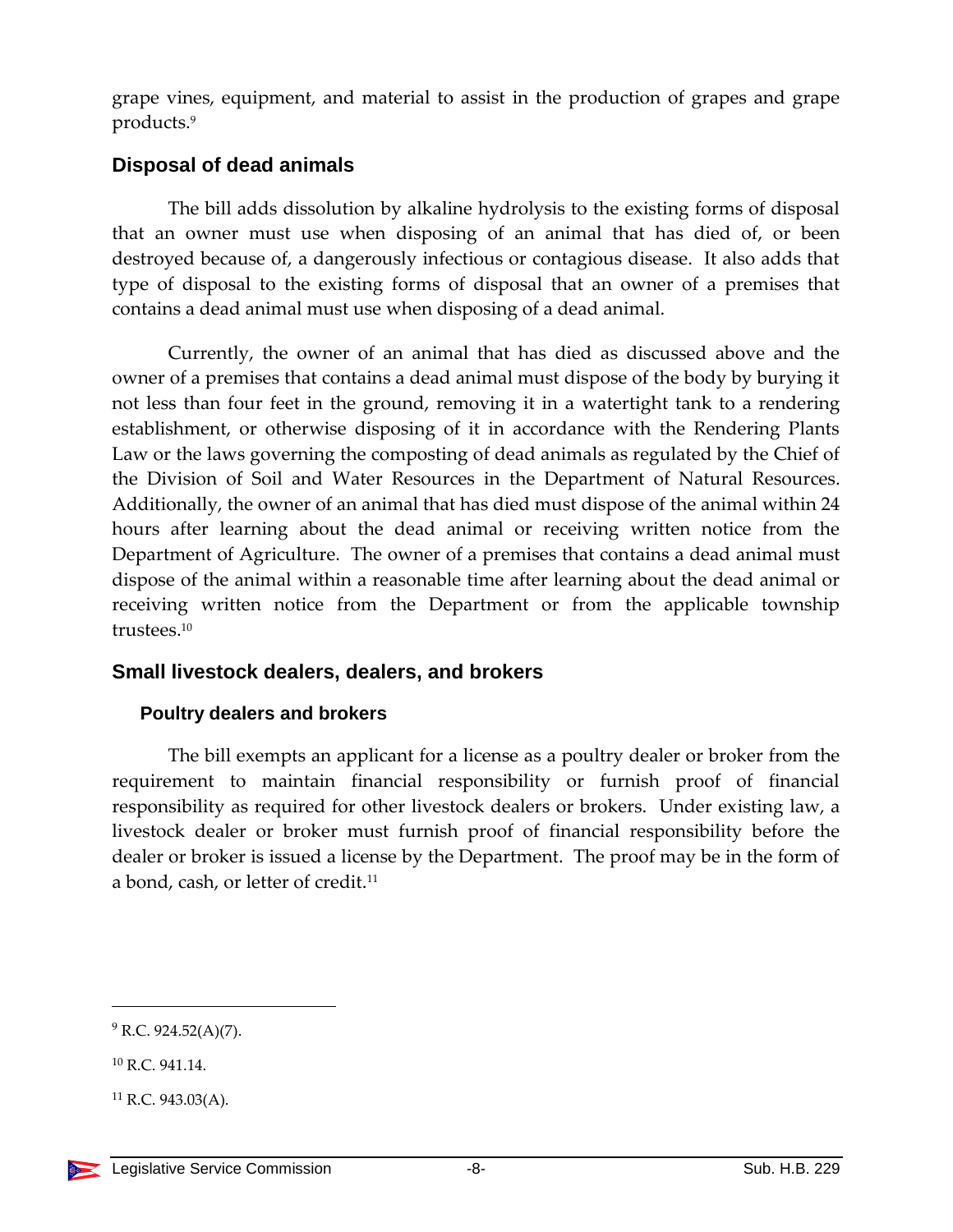#### <span id="page-8-0"></span>**Employment of former small dealers, dealers, and brokers**

The bill prohibits a licensed livestock dealer or broker from employing a person whose livestock dealer's or broker's license was revoked or is suspended. It also eliminates a requirement that a licensed dealer or broker appear at a hearing before the Director or the Director's designee conducted in accordance with the Administrative Procedure Act before the licensee can employ a person who, as a dealer or broker, previously defaulted on contracts pertaining to the purchase, exchange, or sale of livestock. However, it retains two additional requirements that must be met by the licensee before the licensee may hire the former dealer or broker.<sup>12</sup>

Similarly, the bill eliminates a requirement that a licensed small livestock dealer appear at such a hearing before the Director or the Director's designee before the licensee can employ a person who, as a small dealer, dealer, or broker, previously defaulted on contracts pertaining to the purchase, exchange, or sale of livestock. However, it retains an additional requirement that must be met by the licensee before the licensee may hire the former small dealer, dealer, or broker.<sup>13</sup>

#### <span id="page-8-1"></span>**License suspension or revocation**

Under the bill, the Director may refuse to grant or may suspend a small dealer's, dealer's, or broker's license, without prior hearing, after determining from evidence presented to the Director that there is reasonable cause to believe that the applicant has had a small dealer's, dealer's, or broker's license suspended two or more times in the previous five years or revoked. Currently, the Director may suspend or revoke a small dealer's, dealer's, or broker's license for specified reasons, including that the applicant or licensee or an employee has violated Ohio laws or regulations governing the interstate or intrastate movement, shipment, or transportation of animals.<sup>14</sup>

## <span id="page-8-2"></span>**Disfigurement of horse tails**

The bill revises a prohibition regarding the pulling out of hairs of the foretop, mane, or wither of a horse. It prohibits any person, rather than an owner or person having the custody, control, or possession of a horse or the owner's or person's agent or employee as in current law, from pulling out the hairs of the foretop, mane, or withers of a horse. It then creates an exception for minimum quantities required for medical testing.

<sup>12</sup> R.C. 943.03(D) and (E).

 $13$  R.C. 943.031(D).

<sup>14</sup> R.C. 943.05.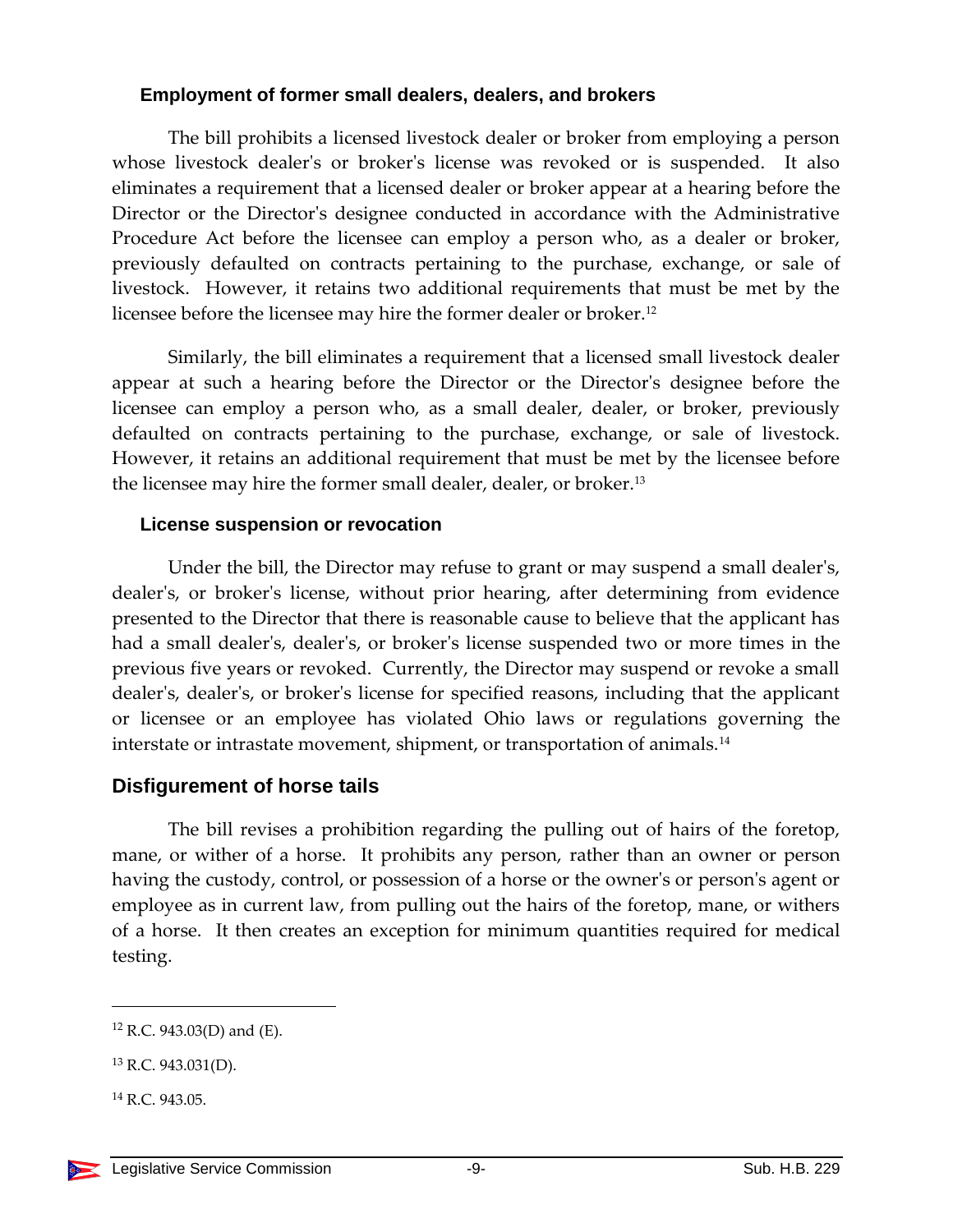The bill also allows the cutting or amputation of the dock or tail of a horse, generally prohibited under current law, when necessary as a proactive measure to prevent injury if performed by a licensed veterinarian. Current law, retained by the bill, allows the cutting or amputation of the dock or tail of a horse when necessary because of accident, malformation, or disease.<sup>15</sup>

#### <span id="page-9-0"></span>**Amusement ride safety**

#### <span id="page-9-1"></span>**Inflatable devices**

The bill generally applies the Amusement Rides Law to inflatable devices. That Law includes a requirement for a permit to operate, liability insurance requirements, amusement ride record keeping requirements, safety inspections, and responsibilities of ride operators and riders.<sup>16</sup>

#### <span id="page-9-2"></span>**Council on Amusement Ride Safety**

The bill adds that designees of the Director of Agriculture and the General Manager of the Ohio State Fair, in lieu of the Director and General Manager, may serve on the Council on Amusement Ride Safety. Currently, in addition to 11 appointed members, the Director and the General Manager serve on the Council.

Under existing law, any member of the Council must continue in office subsequent to the expiration date of the member's term until the member's successor takes office, or until a period of 60 days has elapsed, whichever occurs first. The bill eliminates the 60-day time period, thus requiring a member to continue in office until the member's successor takes office.<sup>17</sup>

#### <span id="page-9-3"></span>**Exemptions**

The bill revises two of the current exemptions to the Amusement Rides Law and adds several new exemptions. First, it exempts rock climbing walls by adding them to the existing exemption regarding nonmechanized playground equipment.

Additionally, the bill exempts any physical fitness devices regardless of whether an admission fee is charged.<sup>18</sup> Current law includes in the exemption for nonmechanized playground equipment physical fitness devices except where an

<sup>15</sup> R.C. 959.14.

 $16$  R.C. 1711.50(A).

<sup>&</sup>lt;sup>17</sup> R.C. 1711.51.

 $18$  R.C. 1711.57(C) and (I).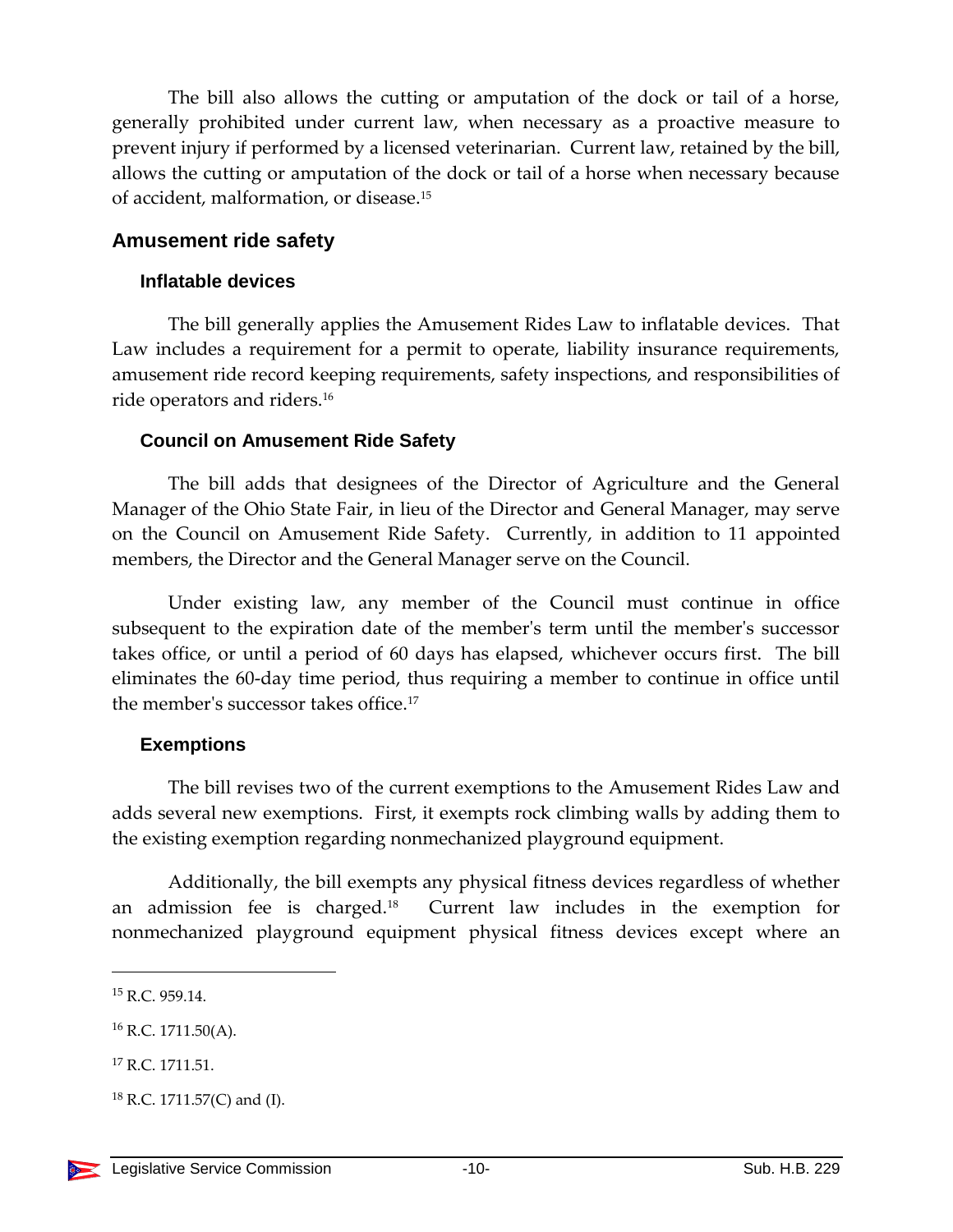admission fee is charged for usage or an admission fee is charged to areas where such equipment is located.<sup>19</sup>

The bill also adds all of the following exemptions:

(1) Devices regulated or licensed by the Federal Aviation Administration or the Federal Railroad Administration in the U.S. Department of Transportation, the Department of Transportation, or the Bureau of Motor Vehicles in the Department of Public Safety;

(2) Vessels regulated by the Department of Natural Resources under the Watercraft and Waterways and Watercraft Certificates of Title Laws or under the jurisdiction of the U.S. Coast Guard;

(3) Tractors, trucks, or similar vehicles at competition events;

- (4) Automobiles or motorcycles at competition events;
- (5) Animals ridden in competitive events or shows; and

(6) Devices to which the definition of "safe operation" in the Amusement Rides Law does not apply as determined by the Director of Agriculture, including mechanized bulls, surfboards, zip lines, vertical wind tunnels, skateboard or bicycle rodeo devices, cable wakeboard or ski facilities, or other devices that are not intended or manufactured to secure the rider from threat of physical danger, harm, or loss.<sup>20</sup>

## <span id="page-10-0"></span>**Retail food establishments**

The bill revises the exemption from retail food establishment licensure for certain nonprofit organizations that raise funds by selling foods. It exempts a nonprofit organization that is exempt from income taxation, that raises funds by selling food, and that, if required to be licensed, would be classified as Risk Level One in accordance with rules establishing licensing categories for retail food establishments adopted under current law if the sales occur inside a building and are for not more than seven consecutive days or more than 52 separate days during a licensing period. Current law instead exempts a nonprofit organization that is exempt from federal income taxation and that raises funds by selling foods that are not potentially hazardous for not more than seven consecutive days or more than 52 separate days during a licensing period.<sup>21</sup>

<sup>19</sup> R.C. 1711.57(C).

<sup>&</sup>lt;sup>20</sup> R.C. 1711.57(D) to (H) and (J).

<sup>21</sup> R.C. 3717.22.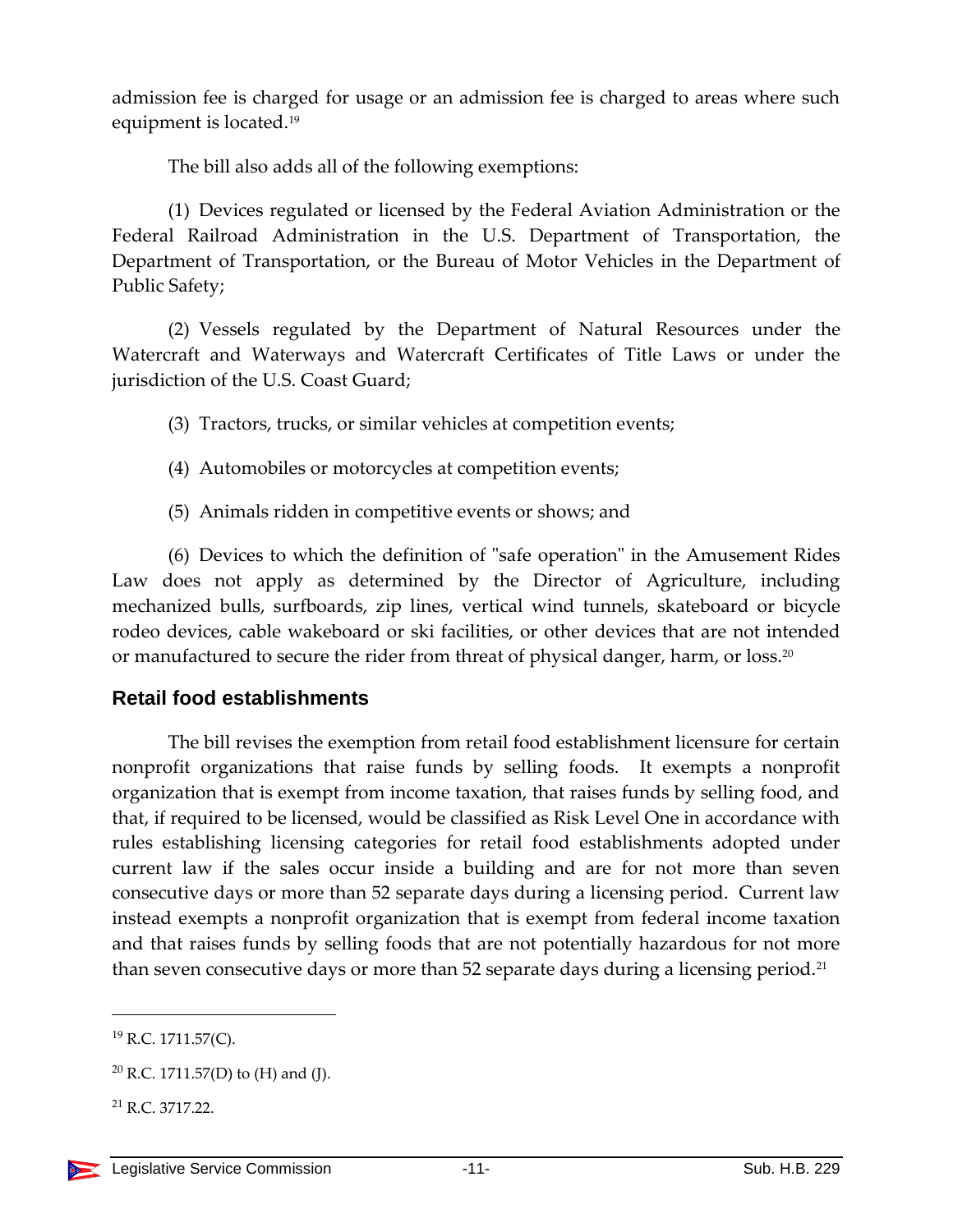### <span id="page-11-0"></span>**Horse races conducted by agricultural societies**

The bill requires horse races that are conducted by a county agricultural society or independent agricultural society in accordance with current law to be conducted at the fairgrounds of the sponsoring agricultural society or, with the approval of the Director of Agriculture, at a track designated by the agricultural society in the applicable county. If the horse races cannot be contested due to unfavorable weather or another cause, the races may be transferred to a suitable track with the approval of the Director.

Under the bill, a county agricultural society or independent agricultural society that has received money from the Ohio Fairs Fund and is unable to conduct all of the scheduled horse races for which the money was received must return to the Director the pro rata remainder of the money distributed from the Fund for each race not conducted to be credited to the Fund.<sup>22</sup>

#### <span id="page-11-1"></span>**Division name changes**

The bill changes the names of three divisions in the Department of Agriculture as follows:<sup>23</sup>

| <b>Current name</b>                        | New name                                   |
|--------------------------------------------|--------------------------------------------|
| Division of Animal Industry                | Division of Animal Health                  |
| Division of Consumer Analytical Laboratory | Division of Consumer Protection Laboratory |
| Division of Plant Industry                 | Division of Plant Health                   |

In addition, the bill creates a new division, the Division of Livestock Environmental Permitting.<sup>24</sup> The bill also provides for necessary transfer of assets and liabilities as a result of the name changes and provides that legal actions initiated under existing law by the Division of Animal Industry, Division of Consumer Analytical Laboratory, and Division of Plant Industry are to be continued by the Division of Animal Health, Division of Consumer Protection Laboratory, and Division of Plant Health, respectively.<sup>25</sup>

<sup>22</sup> R.C. 3769.0811.

<sup>23</sup> R.C. 121.04, 121.09, 901.08, 901.43, 941.02, and 955.35.

<sup>24</sup> R.C. 121.04 and 901.08.

 $25$  Sections 3, 4, and 5.